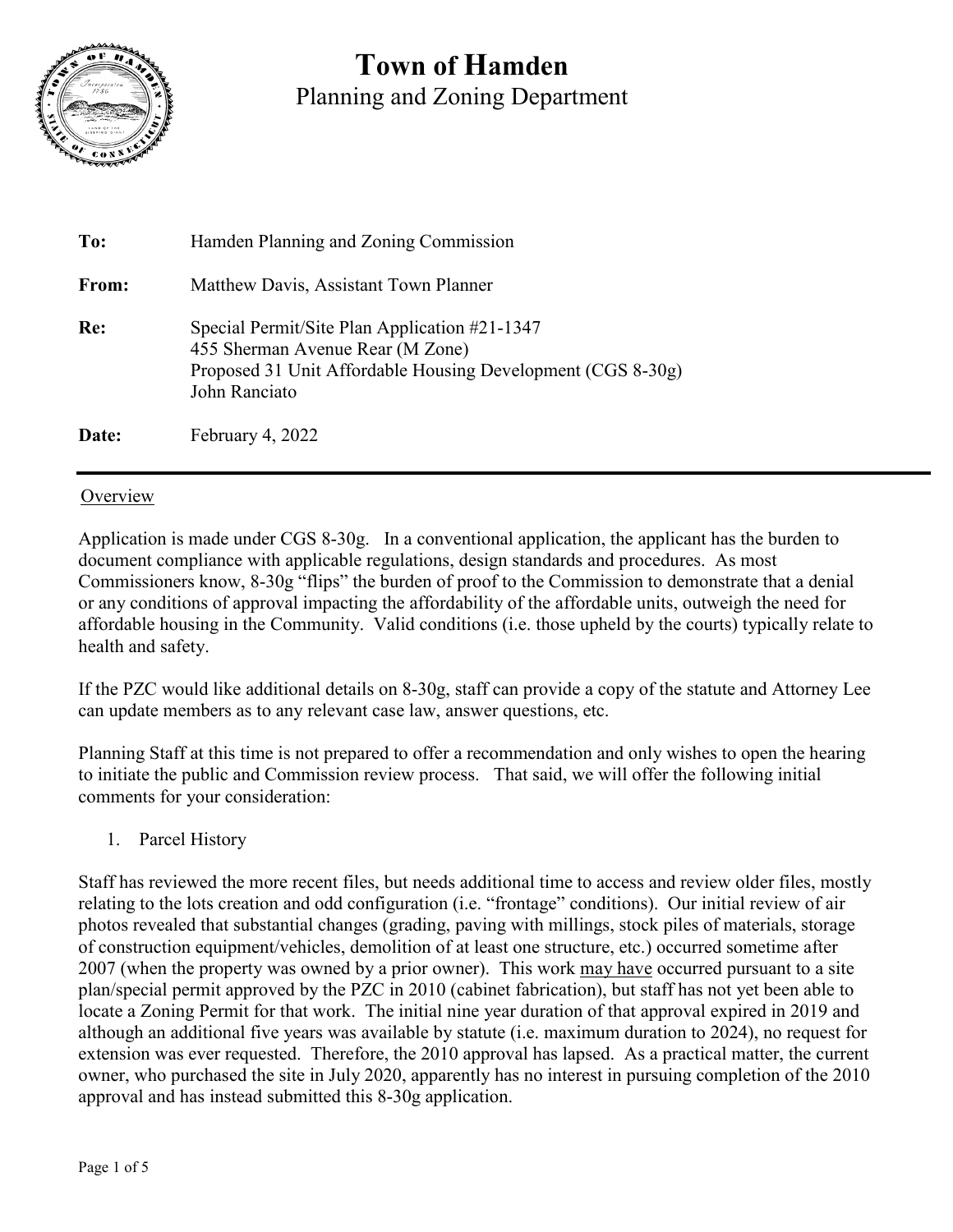As such, the site is in an incomplete condition and there is no longer a valid PZC approval in place under which work could continue. It would seem therefore, that no active use or work should be ongoing until appropriate land use permits are issued for some type of permitted use.

# 2. Policy Matters

The use of 8-30g always presents a number of interesting policy matters which need to be considered in evaluating an application. The PZC should be aware that myself and the former Town Planner (Dr. Kops) met with the current owner and Attorney Pelligrino for a preliminary consult in November of 2020, shortly after the applicant took title to the parcel. At that meeting we discussed various development options and ideas, including the notion of an 8-30g application. That idea was in large part, driven by the Town's lack of affordable housing, at least as that term is defined in 8-30g. I believe it was also discussed as a possible way to avoid potential enforcement actions through creation of a (conceptually) viable development path. However, since the initial consult, a number of relevant events have occurred which, taken together, alter staff's initial conceptual support for the 8-30g option. These include the following:

- The State has imposed a mandate on all CT towns to develop "affordable housing plans" and that process is well underway with the COG taking the lead. I believe initial data compiled by the COG has been disseminated to the PZC and also that shortly, staff will be meeting with the PZC and perhaps others to move that project forward. It would therefore seem premature for the town to endorse this or any affordable housing project, until it has complied with the State mandate regarding an affordable housing plan. Staff is not at all saying that such a plan would not support use of this site for affordable housing, but it seems illogical to do so in advance of having the opportunity to fully comply with the State's mandate.
- Since the November 2020 consult, the PZC has eliminated many of the "T Zone" design limitations which previously made appropriate M zone development virtually impossible. Those changes became effective on 2/1/22. Staff wants to thank Attorney Pelligrino for his assistance in bringing those code amendments to fruition. We would also note that the prior owner received a variance approval from one of the T zone standards, as well as the ability (also by variance) to expand a nonconforming use at this site. The relevance of these, if any, to the current application needs to be determined, but at the very least, the T zone design standards are now thankfully moot.
- Also, since the initial consult, the Legislature approved enabling legislation to allow for the sale, consumption, manufacture and distribution of cannabis. The Acting Town Planner has been assigned by the Mayor to staff the Cannabis Task Force and while no decisions have been made, it appears that a consensus with respect to the manufacturing and warehousing components is developing, such that those uses could be added to the table of permitted M zone uses, the same as for any other manufacturing or warehousing use. This change may present development opportunities that did not exist at the time of the initial consult, but at the very least, it is a change in relevant circumstances.
- To the extent housing is impacted by the needs of QU, the University announced on 2/3/22 their intention to develop several hundred units of additional student housing on site. That initiative has been a shared aspiration of both the University and the Town for many years and if it is accomplished, will have major benefits. It is fair to say that it will possibly "free up" off campus housing for use by others, and by adding to supply, will likely have at least some impact on the affordability of existing proximal housing stock. This should be a factor included in the affordable housing plan.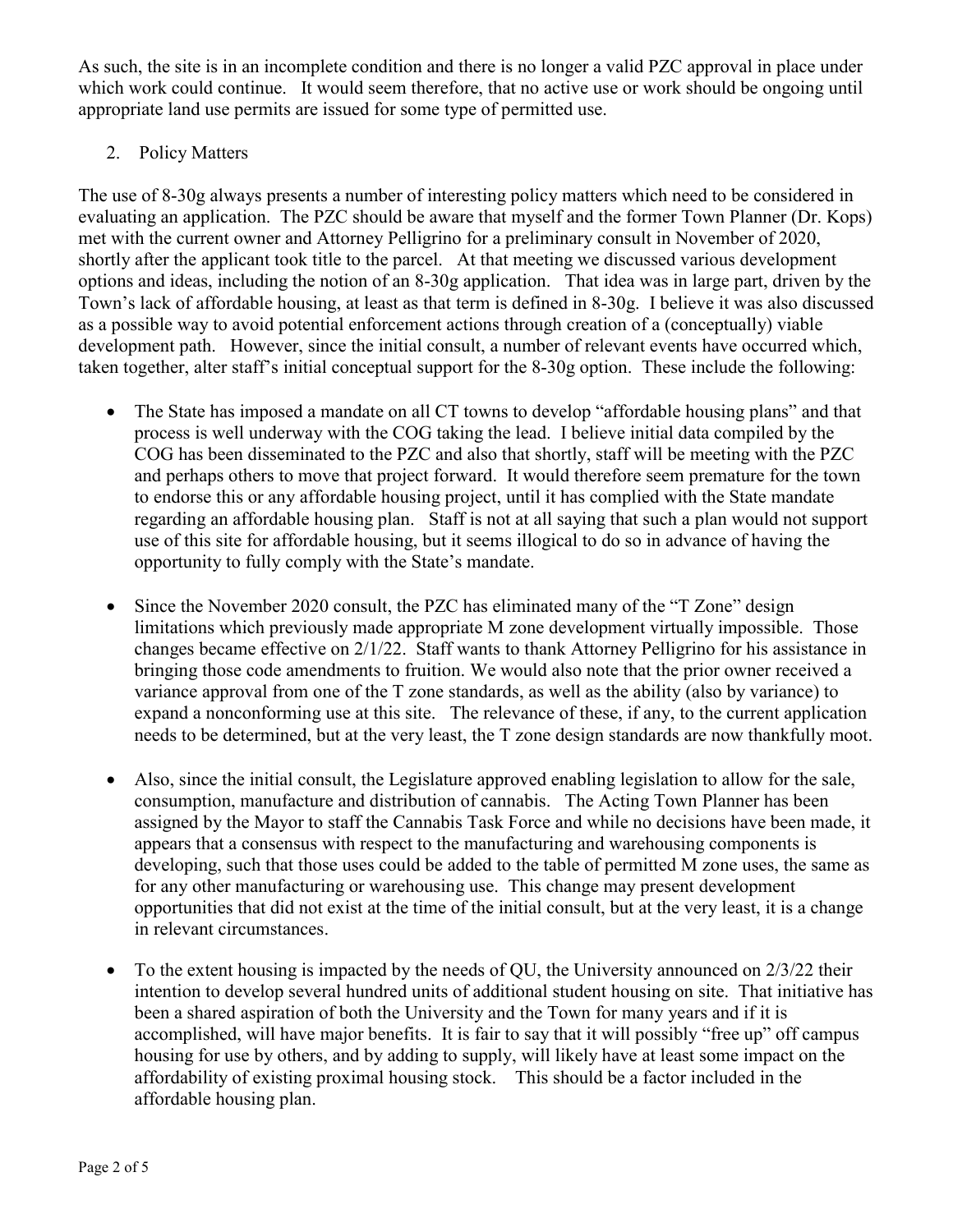• Finally, Hamden citizens elected a new administration last November and while affordable housing is clearly a very important objective for the administration, expansion of Hamden's commercial and industrial tax base is vitally essential to the Town's ability to manage its fiscal challenges. The use of M zone lands for affordable housing would seem to undermine the Town's ability to accomplish important financial objectives. This is another argument in favor of allowing the Town to develop its affordable housing plan before endorsing projects that **may** undermine the ability to accomplish affordable housing plan objectives in an orderly, comprehensive and rational manner (i.e. which properly consider the topic within the context of all related land use, economic development, infrastructure, mobility, environmental and other goals, policies and objectives).

Staff only raises these points to provide context for the PZC, not to make pre-emptive recommendations. We need to hear from the community and from the members before arriving at conclusions. However, these points should at least be part of the decision framework.

## 2019 POCD

The community spent roughly a year and over \$75,000 in 2019 developing the State mandated update to our POCD. The POCD update was determined to be consistent with both the regional POCD (policies and future land use map) and the State POCD (growth management policies and locational guide map), consistency findings that are (essentially) required by State mandate. The State also mandates what subject matter a town POCD must address. The State also proscribes how a POCD must be and/or can be used in terms of managing orderly development matters (capital facility extensions, project design and entitlement, CGS 8-24 reviews, etc.). Clearly, the State considers a POCD to be a critical part of any community's comprehensive planning program.

For obvious reasons, the 2019 POCD program included a more focused evaluation of economic strengths, weaknesses, opportunities and threats. Camoin Associates produced a companion document to the POCD, including the identification of market sectors presenting opportunities to grow and diversify our local tax base. It is important however to point out that like any plan, the Camoin report was based on data available at the time. For instance, the POCD and the Camoin analysis were developed well prior to the legalization of cannabis and well before the two years of economic problems created by Covid. It is reasonable to conclude that had these Plans been developed now, the market analysis and recommendations may have been very different and those differences might have had some bearing on the PZC's review of the present application.

The site is clearly suitable for many of the uses permitted in the M zones, notwithstanding the obvious need to evaluate and resolve various technical matters. The POCD points out that our current inventory of suitably located, developable "M" zone land is extremely limited, thus each commitment of M zone land to alternative uses which create costs for public services above the taxes accrued, results in a two-fold negative fiscal impact. That is, first the opportunity cost associated with the failure to leverage limited M zone land and second, the actual nominal costs of services needed, net of taxes received.

The Town has suitably located land that is potentially available to grow our stock of affordable housing, and the POCD in general recommends that higher density mixed use development occur in certain specific nodal areas of the community. Basically this is a way of leveraging and "respecting" existing community structure and public investments in capital facilities, while gradually evolving land uses in an orderly manner. Related to this is the fact that Hamden's zoning is fairly accommodating to affordable housing development, and in fact, includes an "inclusionary zoning" mandate for affordable units in projects over five units, allowances for ADUs as of right, and other like provisions.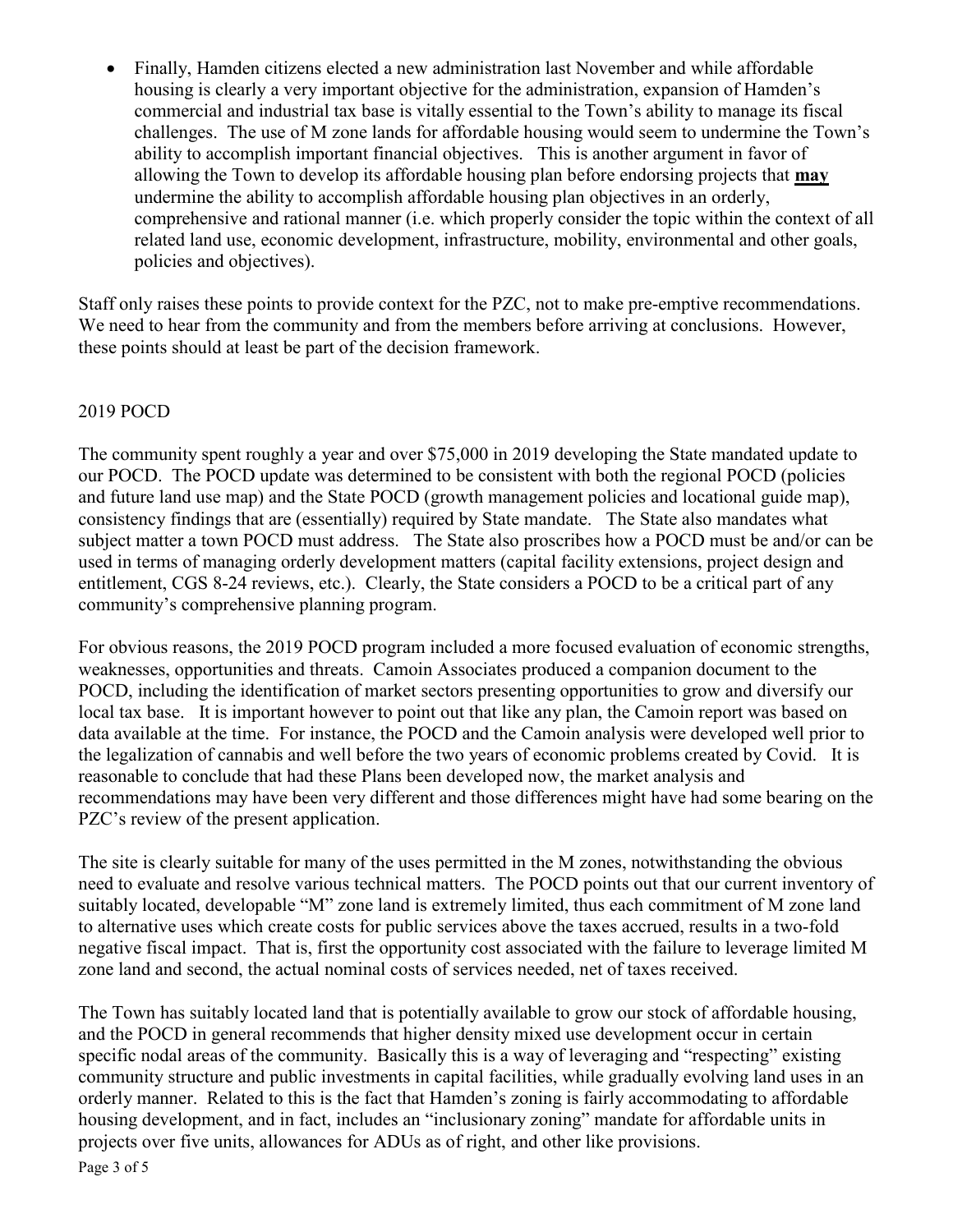It is interesting to note that to the extent tax burden is a factor in the ability to create affordable housing, it follows that projects which convert "M" zone lands to alternate uses which demand more services than they can support (fiscally), only further exacerbate at least one of the "inputs" contributing to housing costs. Developers paying 50 mils will certainly need to pass on that cost to affordable housing tenants in one way or another. This often takes the form of eliminating project components (for instance, conventional amenities) that are universally offered in market rate developments.

## Site Environs

The site is of course proximal to QU, to the recreational canal trail, shopping, transit, services etc. In addition, the site has been more or less "prepped" such that the development pad has been cleared and graded. Staff is of the opinion that the site is suitably located for both moderate density multifamily uses, as well as many of the "M" zone uses, especially those not creating significant trip generation, or requiring substantial improvements for wastewater treatment or discharge capacity.

In terms of multi-family, staff has discussed the potential benefits of creating additional density in proximity to recreational assets like the canal trail, as a way to leverage the trail and evolve its role/function. This would obviously need to occur only in locations that are suitable for more dense mixed use development, such as the nodal areas identified in the 2019 POCD.

## Sewer Service (GNHWPCA)

As noted in prior development applications, the ability to serve the site with public sewers requires costly extensions, which seem to undermine the ability to produce affordable dwelling units. In addition, the nature of the project (lack of amenities, etc.) seems to suggest that the market units will have limited if any ability to compete with higher end options in the area, thus limiting their ability to internally subsidize the affordable units. Staff feels that affordable housing projects should not only provide comparable units (affordable units indistinguishable to market rate units), but that residents should not be required to forgo the types of amenities typically offered in market rate projects. Put another way, affordability should not mean lower standards in living conditions.

Furthermore, staff was contacted by a representative of an abutter who desires to have the sewer sized to accommodate some undetermined capacity for the abutter's property. While staff completely understands and appreciates the benefits of looking at this "holistically," we do not feel it is appropriate or even legal for the PZC to in any material way, violate the mandates imposed on it by 8-30g to accomplish this worthwhile objective. It would also require discussion and resolution of matters outside the scope of the present application. We understand that the abutter's representative has been or will be in contact with the applicant and in the event this topic is part of the hearing record, staff wanted to provide the PZC with some guidance in advance.

#### Access Conditions

As noted, the site drive is fairly steep and in fact the grade will require a review and guidance from the Town Engineer. The grade is primarily a "seasonal" concern and even then, mostly with regard to large commercial vehicles, public safety apparatus, etc. Staff will note that we have not received any concerns from public safety officials in terms of site access. The buildings will be required to have residential sprinklers.